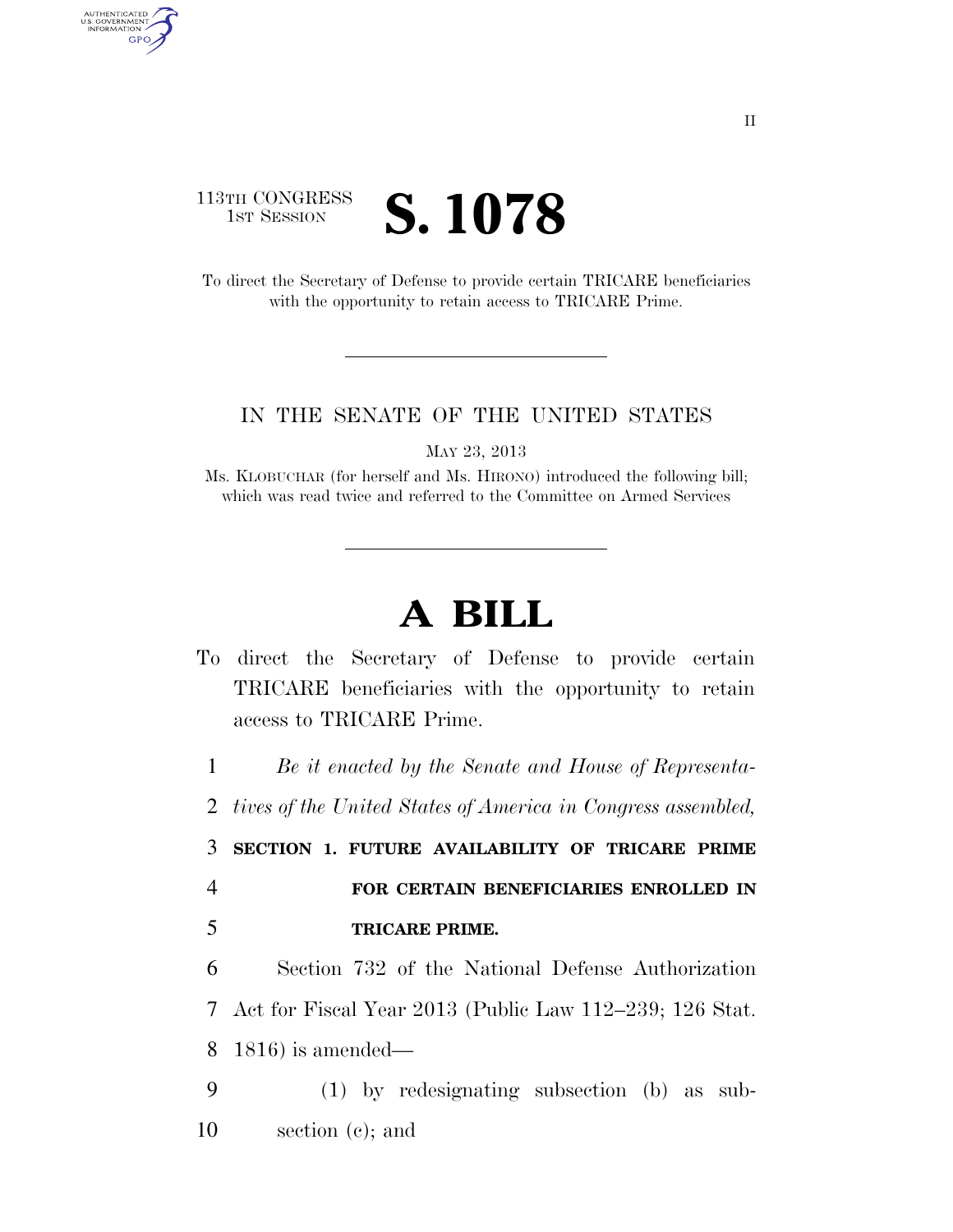(2) by inserting after subsection (a) the fol-lowing new subsection (b):

''(b) ACCESS TO TRICARE PRIME.—

4 "(1) ONE-TIME ELECTION.—Subject to para- graph (3), the Secretary shall ensure that each af- fected eligible beneficiary who is enrolled in TRICARE Prime as of September 30, 2013, may make a one-time election to continue such enroll- ment in TRICARE Prime, notwithstanding that a 10 contract described in subsection  $(a)(2)(A)$  does not allow for such enrollment based on the location in which such beneficiary resides. The beneficiary may continue such enrollment in TRICARE Prime so long as the beneficiary resides in the same ZIP code as the ZIP code in which the beneficiary resided at 16 the time of such election.

17 "(2) ENROLLMENT IN TRICARE STANDARD.—If an affected eligible beneficiary makes the one-time election under paragraph (1), the beneficiary may thereafter elect to enroll in TRICARE Standard at any time in accordance with a contract described in 22 subsection  $(a)(2)(A)$ .

23 "(3) RESIDENCE AT TIME OF ELECTION.—An affected eligible beneficiary may not make the one-time election under paragraph (1) if, at the time of